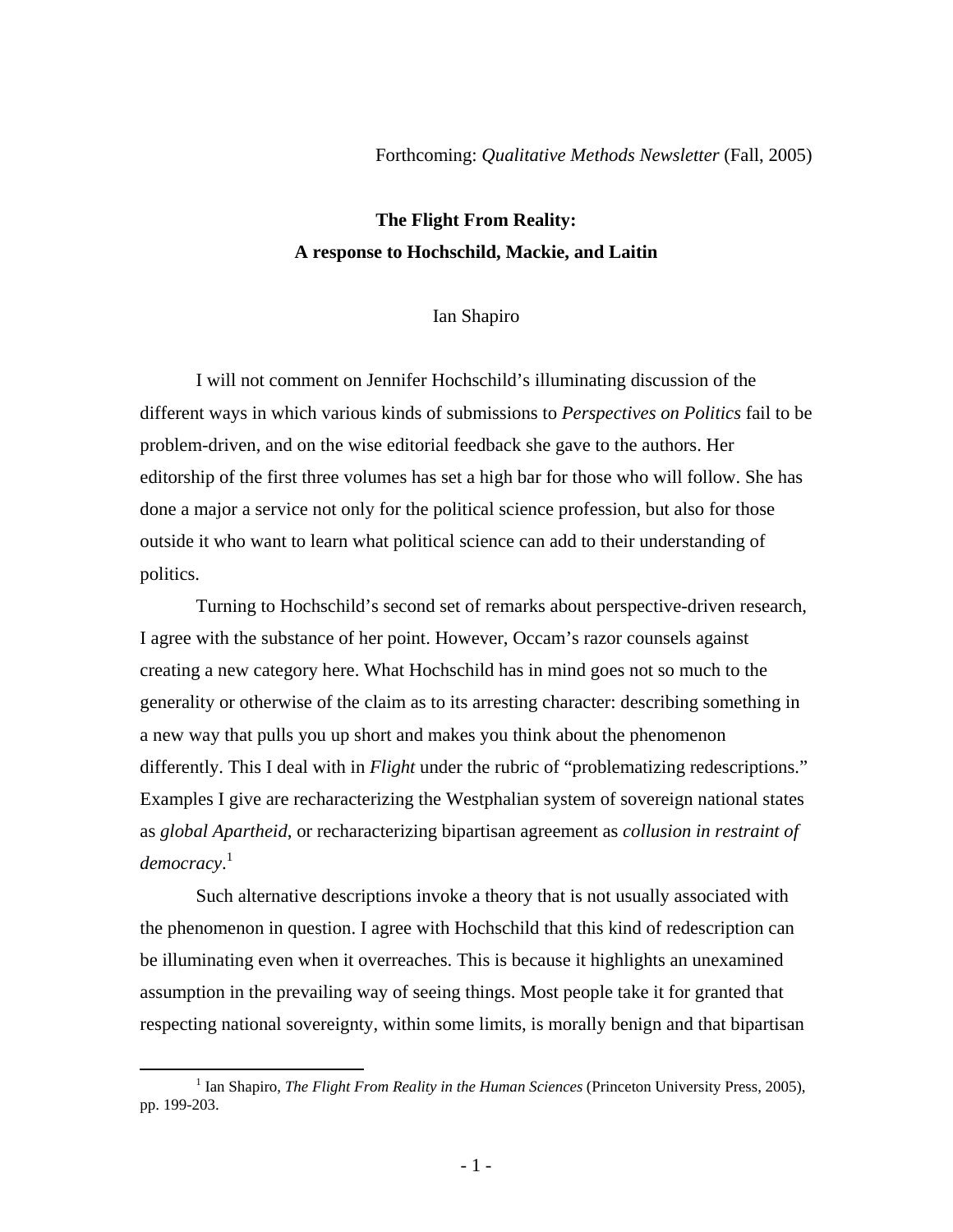agreement is a good thing in democratic politics. The redescriptions at least make us wonder. But to go beyond being arrestingly thought-provoking, there has to be more: a two step process, I argue, by which one shows first that an important feature of what needs to be accounted for is missed by the prevailing characterization, and a demonstration that the proposed recharacterization speaks to the inadequacies of the prior account. One mark of success will be persuading skeptics and adherents of the old view, as distinct from who were already partisans of the proposed new view. This, I argue in *Flight*, is where so much that travels under the rational choice banner does so poorly.<sup>[2](#page-1-0)</sup> An example of success—though not a rational choice one—that I discuss is the reexamination of industrial policy in capitalist democracies through the lens of liberal corporatism rather than pluralism. This enabled researchers to understand a great deal more of how industrial policy comes to take the form it does, and the different roles played by business, organized labor, and government in that process, than the competing Marxist and pluralist visions that had prevailed hitherto.<sup>3</sup>

Gerry Mackie's comment leaves me unpersuaded of the advantages of methoddriven research as he describes himself as having engaged in it. Granted, scouring the social world for Schelling-conventions would be dishonest if one pretended to find them when they were absent. Mackie is to be commended for not doing this. Nonetheless, it is far from obvious that Schelling-conventions are the best place to start when trying to understand a particular phenomenon such as inheritance practices. It would depend on what one wanted to know about them, but I would start with the existing theories of how they came to be established in a particular setting and then ask what—if anything—those accounts failed to explain. If that was something I wanted to know, then I would cast about for alternatives and see how well they did in accounting for the phenomenon in question.

As for Mackie's discussion of foot-binding and female genital cutting, I fail to see why one has to crank up a bunch of game theory to get to the hypothesis that if someone does something that seems harmful to themselves or someone we have reasons for

 $\frac{1}{2}$ <sup>2</sup> Hence my criticism of Bawn on ideologies as devices for maintaining group solidarity and Hardin on constitutions as coordinating devices (*Flight*, pp. 185-6) that David Laitin finds perplexing.

<span id="page-1-1"></span><span id="page-1-0"></span><sup>3</sup> *Flight*, pp. 199-202.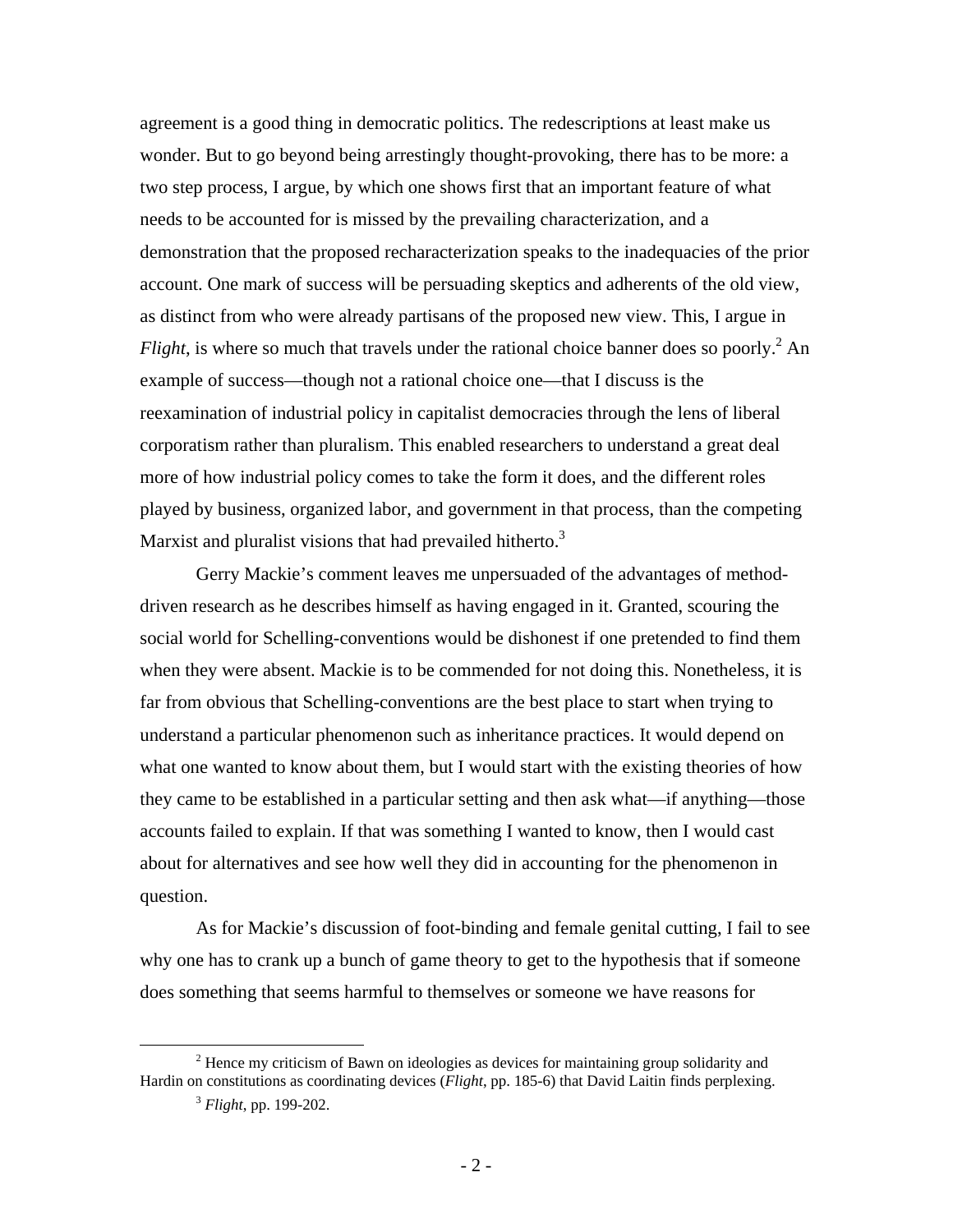thinking that they care about then there may be some greater harm they are trying to avoid. Nor does one need it to suppose that, if the greater harm were removed, then the people in question would no longer engage in the lesser harm. Indeed, one need not even know what a coordination game is to consider this a plausible possibility. Mackie's suggestion that Dahl failed to consider possibilities of this sort in *Who Governs* "because he was blinded by behavioralist methodology" scarcely meets the objection. Nothing in *Who Governs* implies that people do not accept lesser harms to avoid greater ones, and nothing in Mackie's research involves looking at anything other than behavior.

Mackie's comment seems to me to be unnecessarily self-flagellating in that his major book, *Democracy Defended*, is manifestly a problem-driven enterprise.<sup>[4](#page-2-0)</sup> In it he takes on the literature that was motivated by the theoretical possibility of voting cycles first observed by Condorcet and formalized by Kenneth Arrow, and he asks whether such cycles actually occur in practice. His exhaustive investigation of virtually every alleged instance of a cycle in the literature of the past several decades reveals them to have been misidentified, supporting his conclusion that the supposed threat to democracy is chimerical. Is there a real problem here?, Mackie asked, and answered: no. We are all in his debt for having debunked this spurious though influential literature.

I have considerable admiration for David Laitin's empirical work in political science, but his comment on *Flight* is disappointingly obtuse. A good title for it would be "Shooting the Messenger with Non-Sequiturs," inasmuch as he tries to direct a series of barbs at me that for the most part fail to engage with the argument of the book. When he does engage, he gets it badly wrong.

The first non-sequitur is Laitin's lament that although I complain of a flight from reality in the human sciences, "the text is virtually empty of any supported claims about that reality." *Flight* is a collection of methodological essays, not a summary of my substantive work. As he acknowledges in a garbled footnote, my substantive work is published elsewhere.<sup>[5](#page-2-1)</sup> Moreover, only by engaging in the most tortured imaginable reading of chapter 1 could anyone take Wendt and I to be saying there that philosophers

<span id="page-2-0"></span> $\frac{1}{4}$ Gerry Mackie, *Democracy Defended* (Cambridge University Press, 2003).

<span id="page-2-1"></span><sup>&</sup>lt;sup>5</sup> The footnote is garbled inasmuch as my recent work on South Africa is not about injustice and my recent work on injustice is not about South Africa.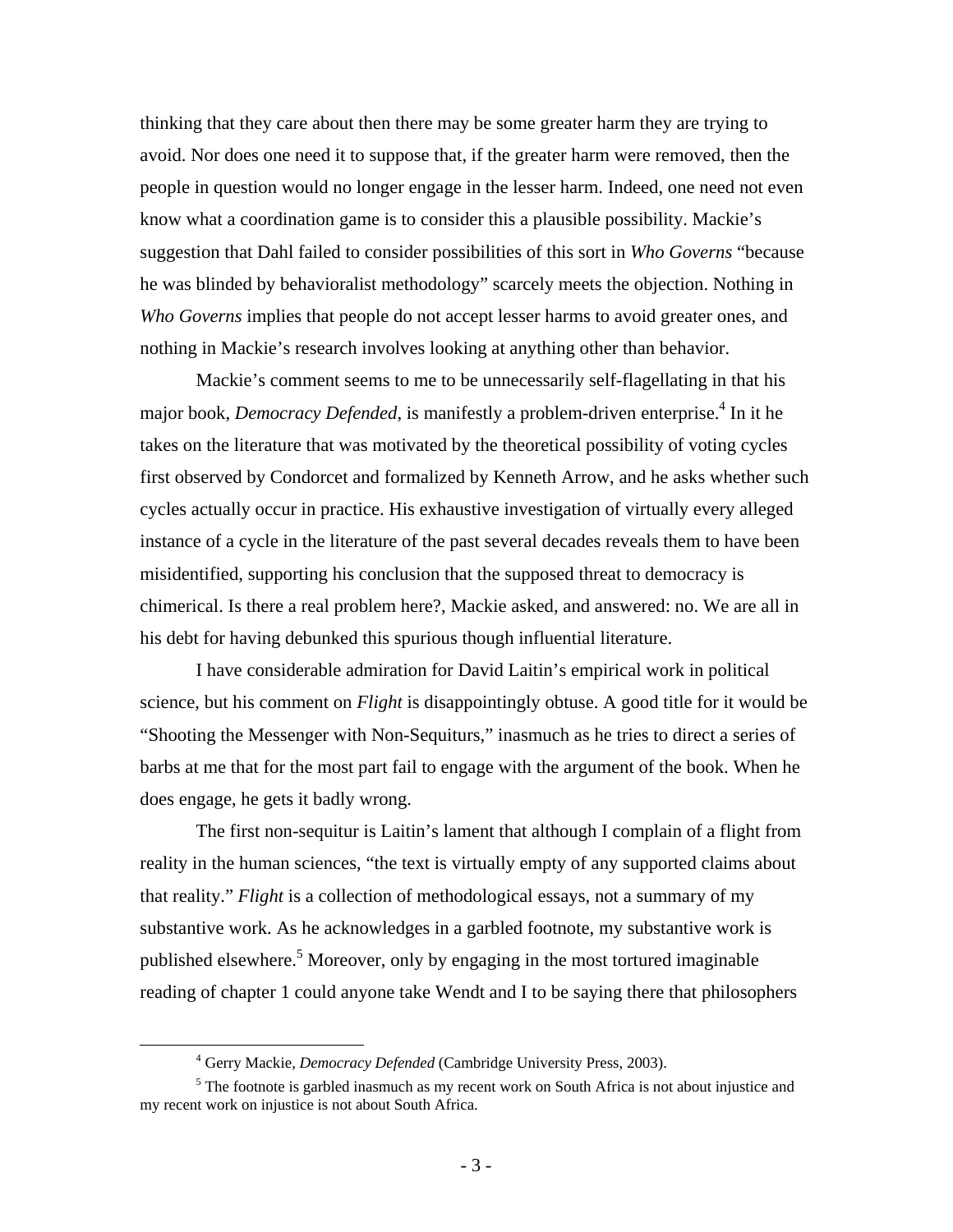"need not be worried about saying true things about the world." We defend philosophical realism as a desirable basis for social research on the grounds that it does not bias the enterprise in ways that the going alternatives do, but we also argue that Roy Bhaskar and others are mistaken in believing that a commitment to philosophical realism by itself entails the truth of any particular theory about the world. That, we argue, is a task for social research, not armchair reflection.

By the same token, my criticism of Laitin's work in *Flight* is not directed at his substantive work on Africa, language and political identities, or civil war, but rather at his proposal to do for political science teaching what Samuelson did for economics teaching. This proposal does indeed rest on a denial of reality, but not for the reasons Laitin reports me as having given. His claim is that political scientists should teach a universal introductory political science course, the syllabus for which Laitin has already designed. I argued in chapter 6 of *Flight* that the type of standardization he seeks has been a bad development in economics, divorcing undergraduate teaching for the controversies at the research frontiers of the discipline and alienating serious scholars from undergraduate teaching. The practice in political science, where the plurality of introductory courses reflects the reality that scholars disagree on what the basic problems of politics are, is, I argued, superior. It is curious that this sometime student of hegemony misses the irony of his proposing that current teachers and future generations of students all be disciplined by his view of these matters.

Laitin's attempt to sidestep this by saying that he gives "primacy to political theory in addressing consequential real-world concerns that have motivated participants in the tradition for two millennia" scarcely meets the objection. There are many ways of reading the classic theorists in the tradition. As I noted in my original discussion, the basic challenges about democracy that Laitin extracts from the tradition reflect a view of democracy in which solving Arrow's problem is important. On my view, by contrast, preference-aggregation is comparatively unimportant; things like fostering political competition and opposition matter more. And I noted that many political scientists who teach about democracy would disagree with us and with one another more than Laitin and I do. In this context, suggesting that there is an accepted view of the matter that can be extracted from the tradition "involves kidding ourselves or kidding our students. I guess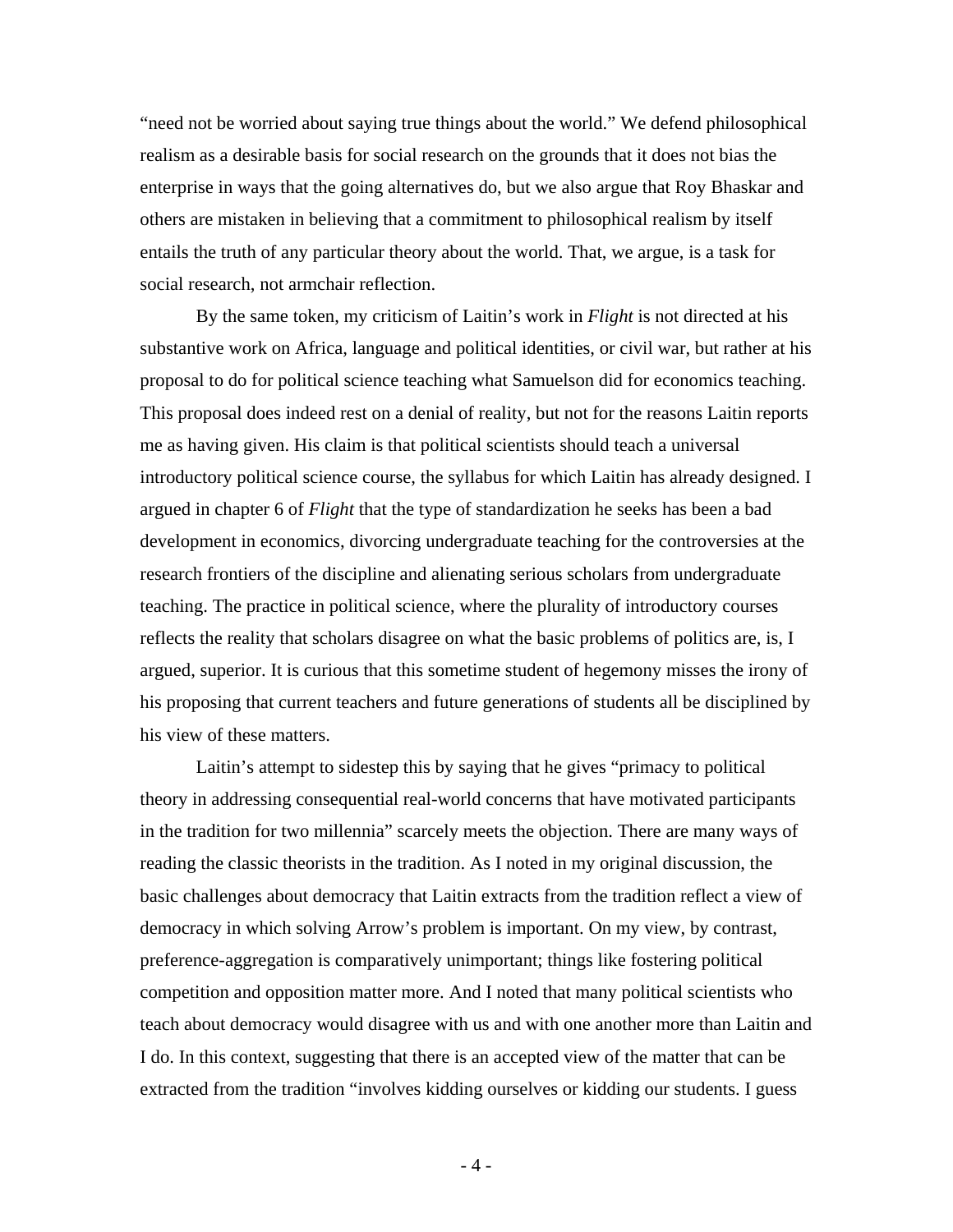the latter is worse, but the former has little to commend it either." Kidding the outside world in order to extract funds from granting agencies, which he comes close to advocating as well, hardly seems much better. $6$ 

My preference is that we continue teaching undergraduates in ways that reflect the disagreements at the research frontiers of the discipline, betting for the long haul on the competition of ideas instead of captive audiences for all the reasons that John Stuart Mill maintained that we should. In the short run, this will at least yield courses that engage teachers and students more than serving up chapter three of some textbook in week three of every semester in every department in the country. Fortunately, it seems unlikely to me that the diverse reality of the political science discipline will bend to Laitin's will any time soon. But I find it unfortunate that he believes that it should. Contra his suggestion that I am opposed to changing the political science curriculum, I have no desire to stop him from teaching it as he sees fit and trying to convince people that he is right. My own introductory course (based on a rather different account of the Western tradition of political theory than Laitin's) seeks to do just that. When I turned the course into a book, rather than propose that it become the universal standard I noted in the preface that I would be satisfied "if instructors find it a helpful teaching tool, yet feel the need to argue with it as they teach it."<sup>7</sup> That seems to me the appropriate aspiration.

A second non-sequitur concerns Laitin's charge, piggybacking on Ferejohn and Satz's critique of *Pathologies of Rational Choice Theory*, that advocating problem-driven research allegedly ignores the fact that there is no pre-theoretical way of characterizing problems. I will not repeat our response to Ferejohn and Satz here, which can be found in chapter 2 of *Flight*. The matter is taken up in greater depth in (and indeed is the central topic of) chapter 5, though you would never know this from reading Laitin's comment. In that chapter I note that every political phenomenon admits of multiple true descriptions, each of which invites a different type of explanation—reflecting the inevitability of theory-ladenness. Much of what is contentious in political science comes down to disagreements over which description is most apt, with partisans of different reductionist enterprises—Marxist, rational-choice, feminist, functionalist, and others—proposing their

<span id="page-4-0"></span> <sup>6</sup> *Flight,* p. 207-8.

<span id="page-4-1"></span><sup>7</sup> Ian Shapiro, *The Moral Foundations of Politics* (Yale University Press, 2003), p. xii.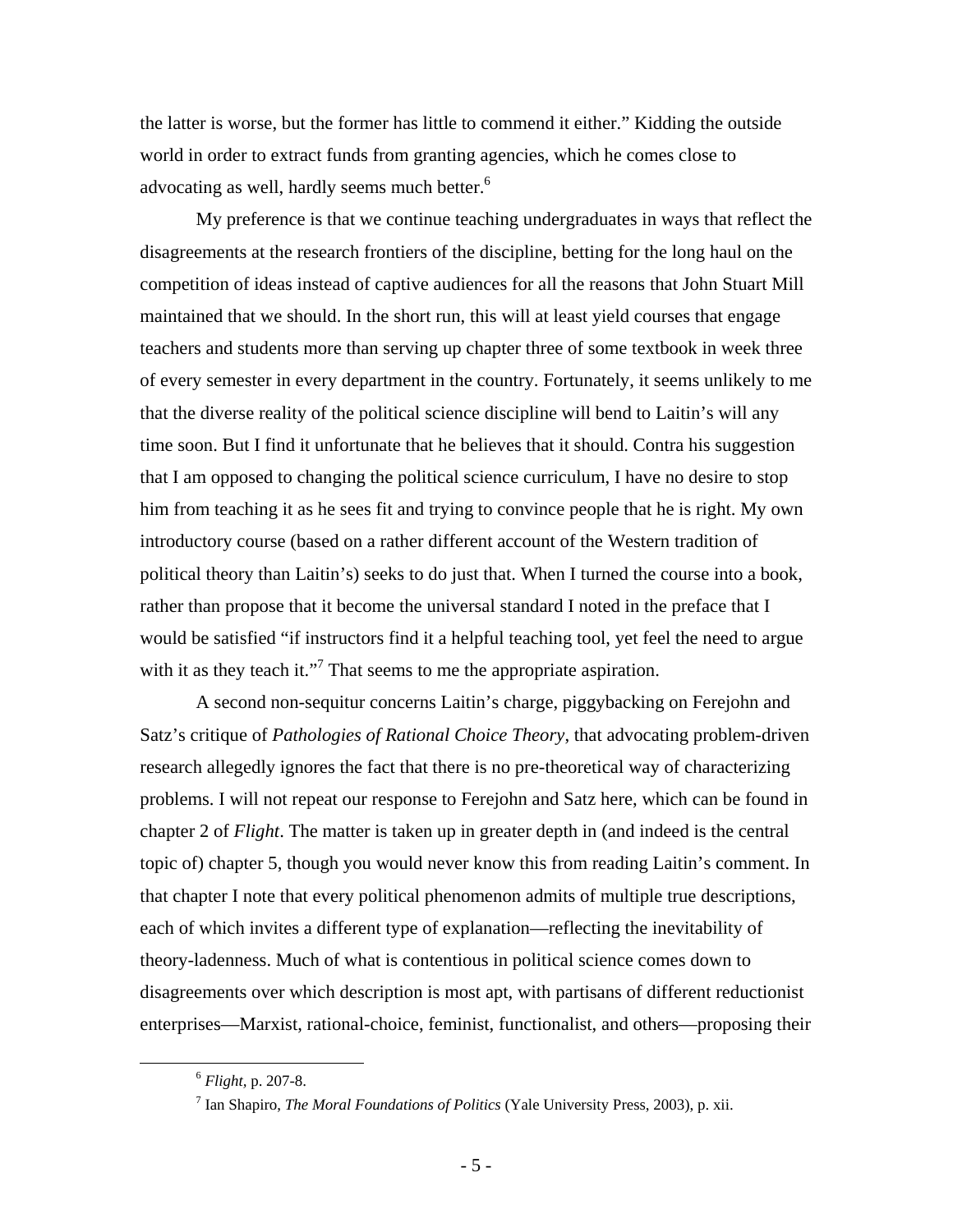preferred cut as the right one.<sup>8</sup> No architectonic venture of this kind has much of a track record of success in political science; indeed this is a major reason why no single conception of what the discipline is or should be has won the day. Against all such ventures I argue for an anti-reductionist view of political explanation, one that jettisons the assumption that a particular cut will be the right one for the varied kinds of things political scientists study. My approach places the burden of justification for adopting a particular cut for a particular phenomenon on the researcher rather than on the skeptic. Shouldering this burden includes showing why the proposed cut illuminates more that the going alternatives—something that is seldom attempted in practice.

A third non-sequitur concerns Laitin's allegation that my criterion for praising work is that it be authored by Yale colleagues. Tempting as it is to call this a low blow, that would suggest that it actually gets off the ground. No matter that I criticize Robert Dahl's behavioral account of power and defend John Gaventa's realist account as superior. As for his claim that I "hold back" my "full fire" with respect to my discussion of my colleagues Alan Gerber and Donald Green, Laitin both misreports what I say about their field experiments and gets the import of my discussion of them exactly backwards. I never claim that "Gerber and Green choose their problem (whether it is more efficient to phone or visit people if you seek their vote) based on its tractability with the experimental method that they are promoting." In fact I have no idea how they chose this particular problem. What I *do* say, which Laitin ignores, is that *if* the research agenda for political science starts to be driven by what can be studied by means of field experiments, this will exclude the vast amount of what draws people to political science in the first place. This is the partial list I give: "the effects of regime type on the economy, and vice versa; the determinants of peace, war, and revolution; the causes and consequences of the trend toward creating independent central banks; the causes and consequences of the growth in transnational political and economic institutions; the relative merits of alternative policies for achieving racial integration, such as mandatory bussing, magnet schools, and voluntary desegregation plans; the importance of constitutional courts in protecting civil liberties, property rights, and limiting the power of legislatures; the effects of other institutional arrangements, such as parliamentarism v. presidentialism, unicameralism v.

<span id="page-5-0"></span> $\begin{array}{c|c}\n\hline\n\text{1} & \text{2} & \text{3} \\
\hline\n\text{2} & \text{3} & \text{4}\n\end{array}$ See especially *Flight,* pp. 187-8, 199-203.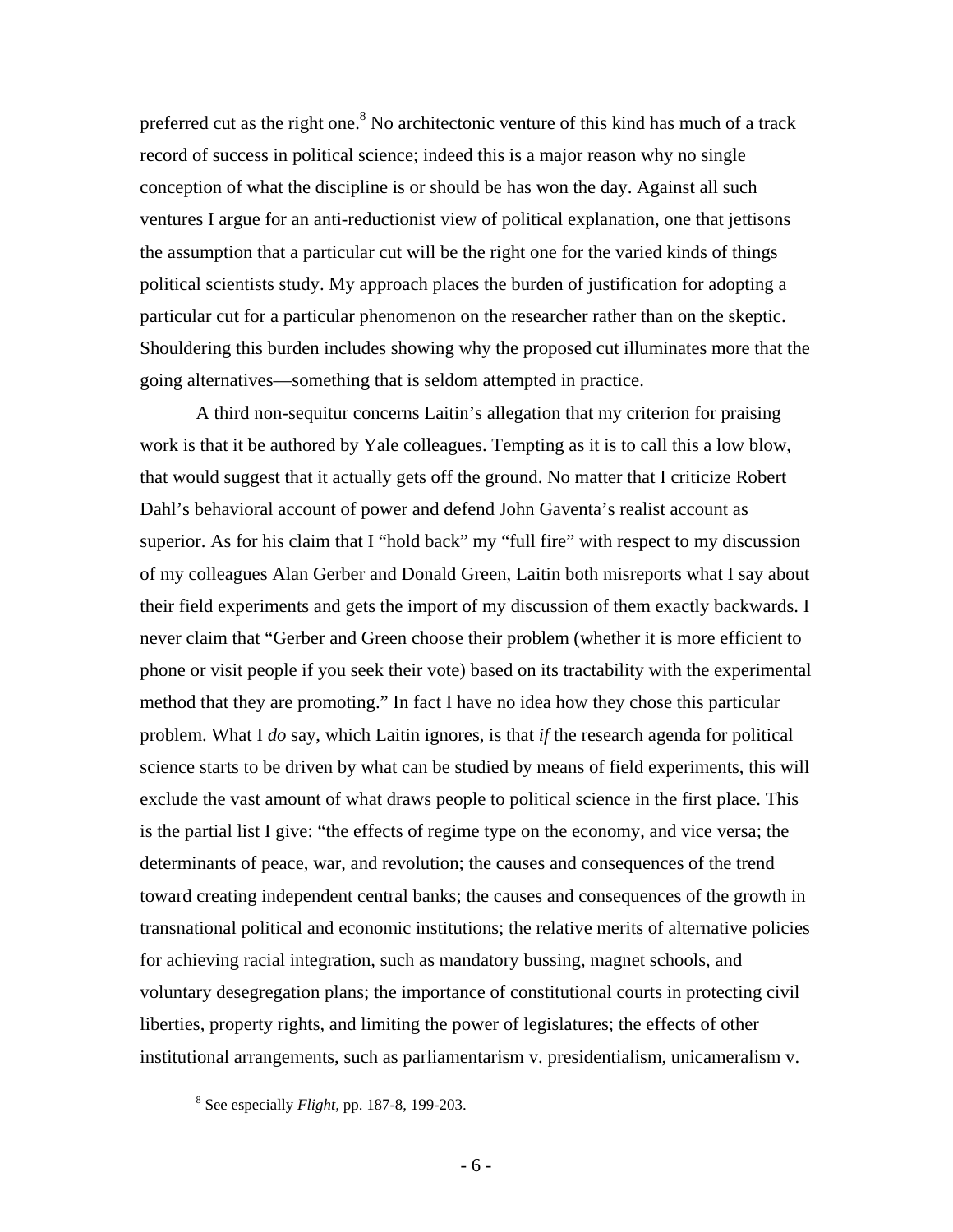bicameralism, federalism v. centralism on such things as the distribution of income and wealth, the effectiveness of macroeconomic policies, and the types of social policies that are enacted; the dynamics of political negotiations to institute democracy. I could go on, but you get the point."<sup>[9](#page-6-0)</sup> Apparently Laitin didn't.

Perhaps Laitin thinks I pull my punches because I note that there is a class of phenomena that do lend themselves to field experiments, to wit, "the study of behavioral variation in settings where the institutional context is relatively fixed and where the stakes are comparatively low, so that the kinds of interventions required do not violate accepted ethical criteria for experimentation on human subjects." But part of my antireductionist message is that people should abandon the search for the one-methodfits-all holy grail of political science. The phenomena that interest political scientists vary too much for this to make sense. We should avoid the shell game where the successes of one method are compared to the failures of another which is then judged to be ready for the scrap heap. With methods, I argue, as with people: "If you focus only on their limitations you will always be disappointed."<sup>10</sup> Here it might be worth reiterating that Green and I never declared rational choice explanations to be worthless; only that their indiscriminate application in political science had not yielded identifiable advances in knowledge. Indeed we suggested that rational choice explanations might be expected to do well when the following conditions hold: (i) stakes are high and players are selfconscious optimizers; (ii) preferences are well-ordered and relatively stable; (iii) there is a clear range of options and little scope for strategic innovation; (iv) the strategic complexity of the situation is not overwhelming for the actors whose strategic capabilities must not differ significantly from one another; and (v) actors have the capacity to learn from feedback in the environment and adapt. $^{11}$ 

Even within an appropriately specified domain, we should never lose sight of the fact that all the methods political scientists employ run into enormous difficulties when matched with the complexities of actual politics. Most quantitative studies are plagued by the bad data that scholars have to work with. Case studies might be unrepresentative and

<span id="page-6-0"></span> <sup>9</sup> *Flight*, p. 197.

<span id="page-6-1"></span><sup>10</sup> *Flight*, pp. 198-99.

<span id="page-6-2"></span><sup>11</sup> *Flight*, p. 94.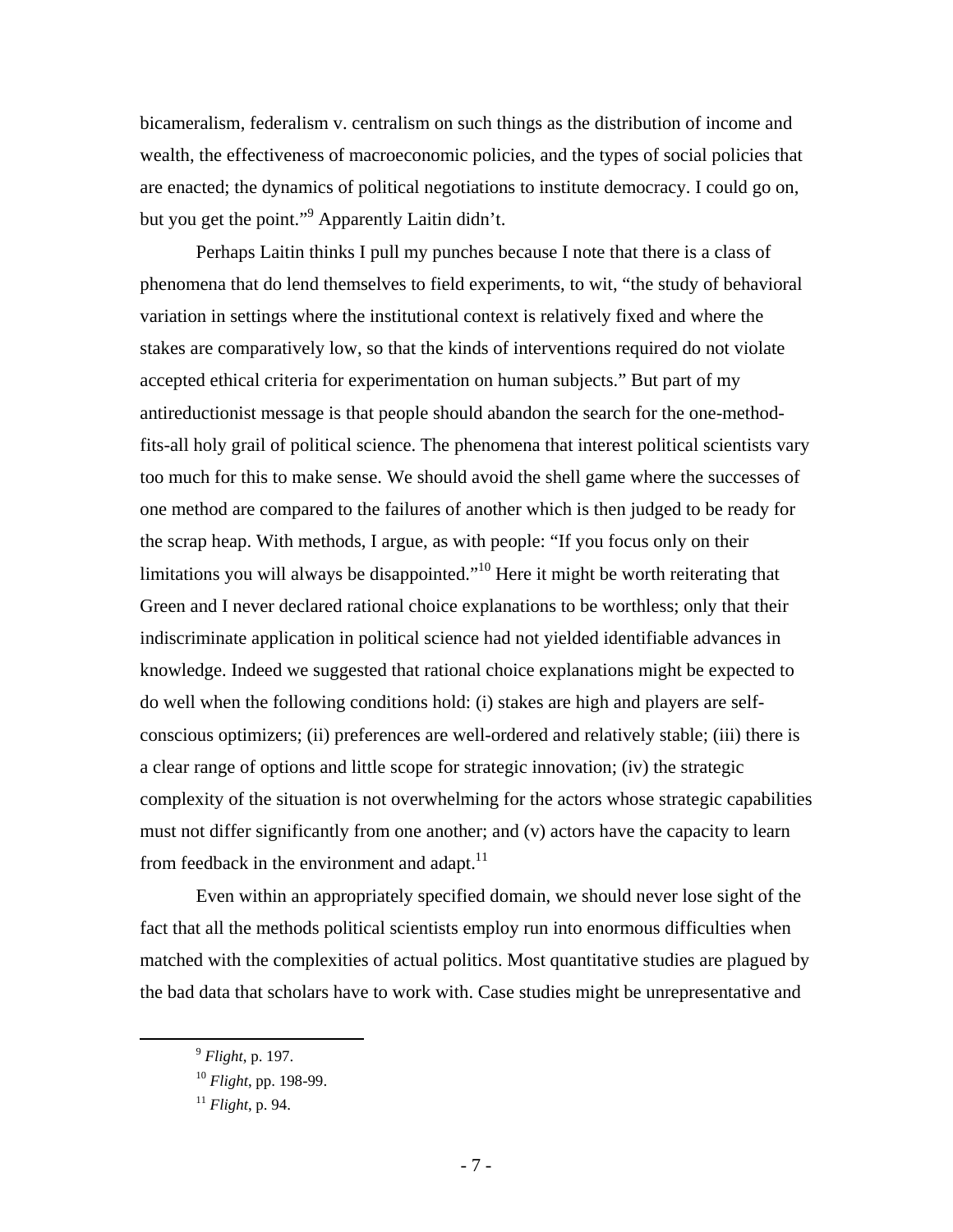more often than not are selected either because of the idiosyncratic interests of the researcher or on the dependent variable—or both. Public opinion surveys are weak guides to what people believe for a host of well-known reasons. Interviews involve their own problems of potential bias and manipulation. Rational choice applications often run afoul one or more of the strictures mentioned above. Archival work limits the researcher to what happens to have been preserved and is available. Given this reality, often the best that can be done is to surround the problem with multiple methods rather than opt for one. Some of the best work in political science does exactly that. Eric Schickler's *Disjointed Pluralism* and Dan Carpenter's *The Forging of Bureaucratic Autonomy* are recent examples that come to mind.<sup>[12](#page-7-0)</sup>

As for Laitin's claim that on my account of problem-driven research "any problem will do," I go out of my way to warn those who might be seduced by the promise of field experiments (they confer the advantages of experimental controls without being subject to the questions about external validity that typically plague lab experiments in psychology) that part of what spawned the model-mania of the 1990s was the disaffection with the trivial, if tractable, questions that consumed a good deal of 1960s behaviorism in the study of American politics. As a result, I argue, the mainstream of political science that they came to define "seemed to others to be both utterly devoid of theoretical ambition as well as detached from consequential questions of politics; frankly boring. To paraphrase Kant, theoretical ambition without empirical research may well be vacuous, but empirical research without theoretical ambition will be blind."<sup>13</sup> Making a convincing case for the importance of the problem under study is integral to problemdriven political science on my account. It trumps methodological tractability. When the problems that are recognized as important are difficult to study with the available methods, the task of political theorists is to keep them on the agenda "and challenge the

<span id="page-7-0"></span><sup>&</sup>lt;sup>12</sup> Eric Schickler, *Disjointed Pluralism: Institutional Innovation and Development in the U.S. Congress* (Princeton University Press, 2001), Daniel Carpenter, *The Forging of Bureaucratic Autonomy: Reputations, Networks, and Policy Innovation in Executive Agencies, 1862-1928* (Princeton, 2001). Laitin might complain that Schickler was once associated with the Yale department.

<span id="page-7-1"></span><sup>13</sup> *Flight*, p. 198.